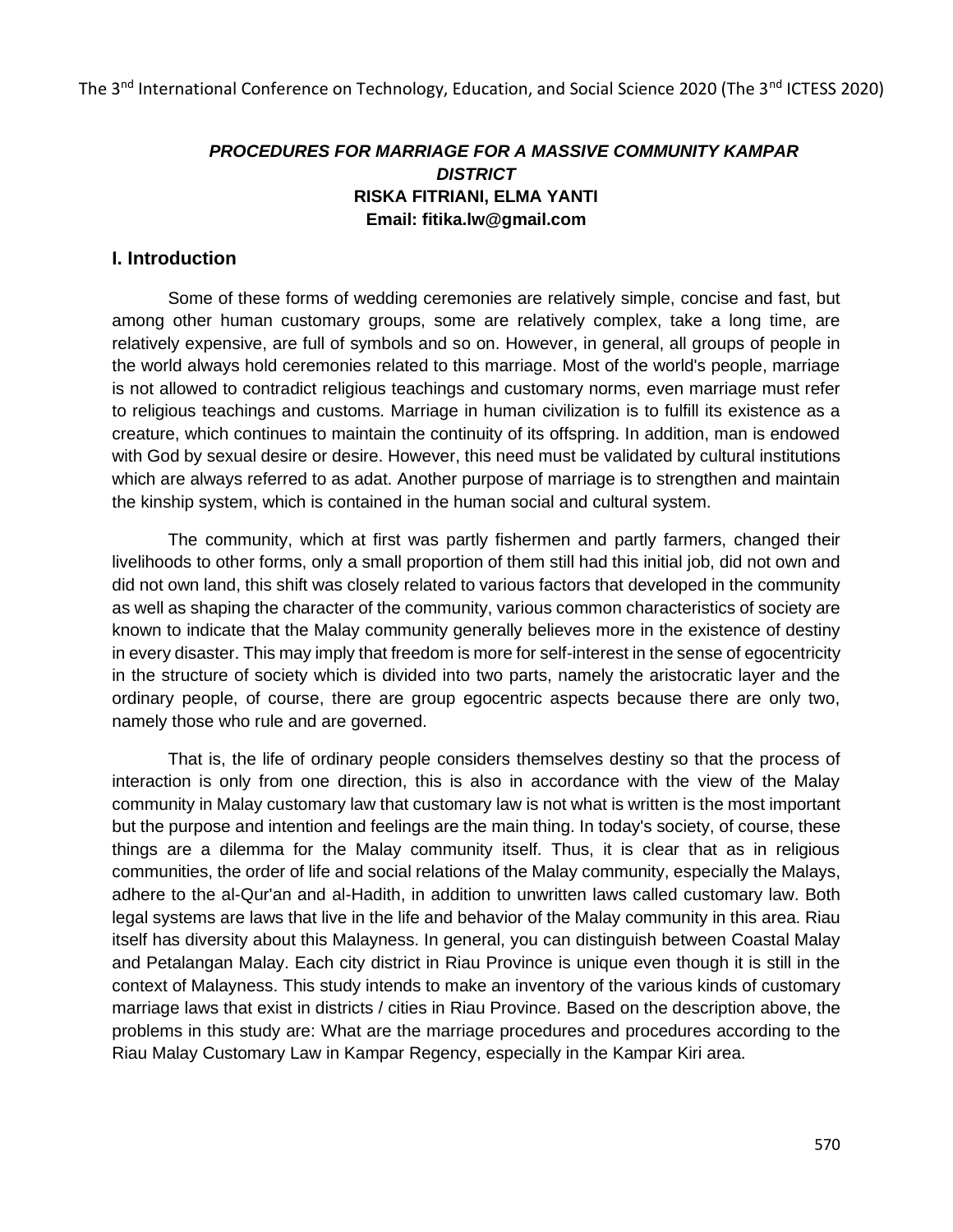## **II. Literature Review**

#### a. Acculturation Theory

According to Koenjaraningrat, Acculturation is a social process that occurs when a group of people with a certain culture is exposed to a different foreign culture, so that the elements of that foreign culture are gradually accepted and processed in their own culture without causing the loss of their own cultural personality. Koentjaraningrat's opinion provides an understanding that acculturation is a social process to accommodate and integrate elements of foreign culture into one's own culture without losing its own cultural personality. In this case Koentjaraningrat gave an example in a case that since time immemorial in the history of human culture there was a movement of migration, a movement of movement from ethnic groups on the face of the earth which led to a meeting between groups of people with different cultures and as a result individuals. in that culture faced with foreign culture. This theory is used to study the fusion of two or more cultures as a result of the interactions that occur between a certain group of people and other communities with different cultures.

#### a. Ethnoscience Theory

Ethnoscience theory is a theory based on the concepts used by cultural support societies. In this case, the Malay community supports the Malay culture, especially in the tradition of marriage. Ethnoscience theories like this include the concept of custom, marriage, the meanings of activities and ceremonial objects, the Malay cosmological system and similar things. Likewise, the concept of Malay kinship is an expression of this ethnoscience. Whereas as a society (ethnic), Malay people have a unique kinship such as lineage such as father, atok, oyang, nini, in a vertical upward relationship or children, grandchildren, great-grandchildren, and so on vertically downwards. Likewise relatives such as pak cik, mak cik, bisan, biras, impal (prohibition, langgisan, ordinary) and others.

In the context of anthropology, a European anthropologist, Gough (1959) sees marriage, in all times and all places in the world, as a customary contract, which aims to establish the legalization of the newborn child as an acceptable member of society. In an effort to find a universal definition, Goodenough focused his thoughts on the right to female sexuality which is obtained under a social contract. Marriage is a transaction that results in a contract, namely a person (male or female, corporate or individual, personally or through a representative, has the right to sexually intercourse with a woman, this right has priority over the right to have sexual relations that is being owned or later acquired by other people towards the woman, (Malay Marriage Adat: Ideas, Applications, Functions, and Wisdom) until the transaction ends and the woman is deemed eligible to bear children (Goodenough, 1970: 12 -13) In various human cultures in this world, there are several orientations in marriage. In the Himalayas, for example, polyandry is carried out because the goal is to reduce the number of families that are too large, while agricultural land is limited in size. In Islam this practice is strictly prohibited. incest. These are all God's rules for creatures He created humans so that humans would be a gift to nature, not destroy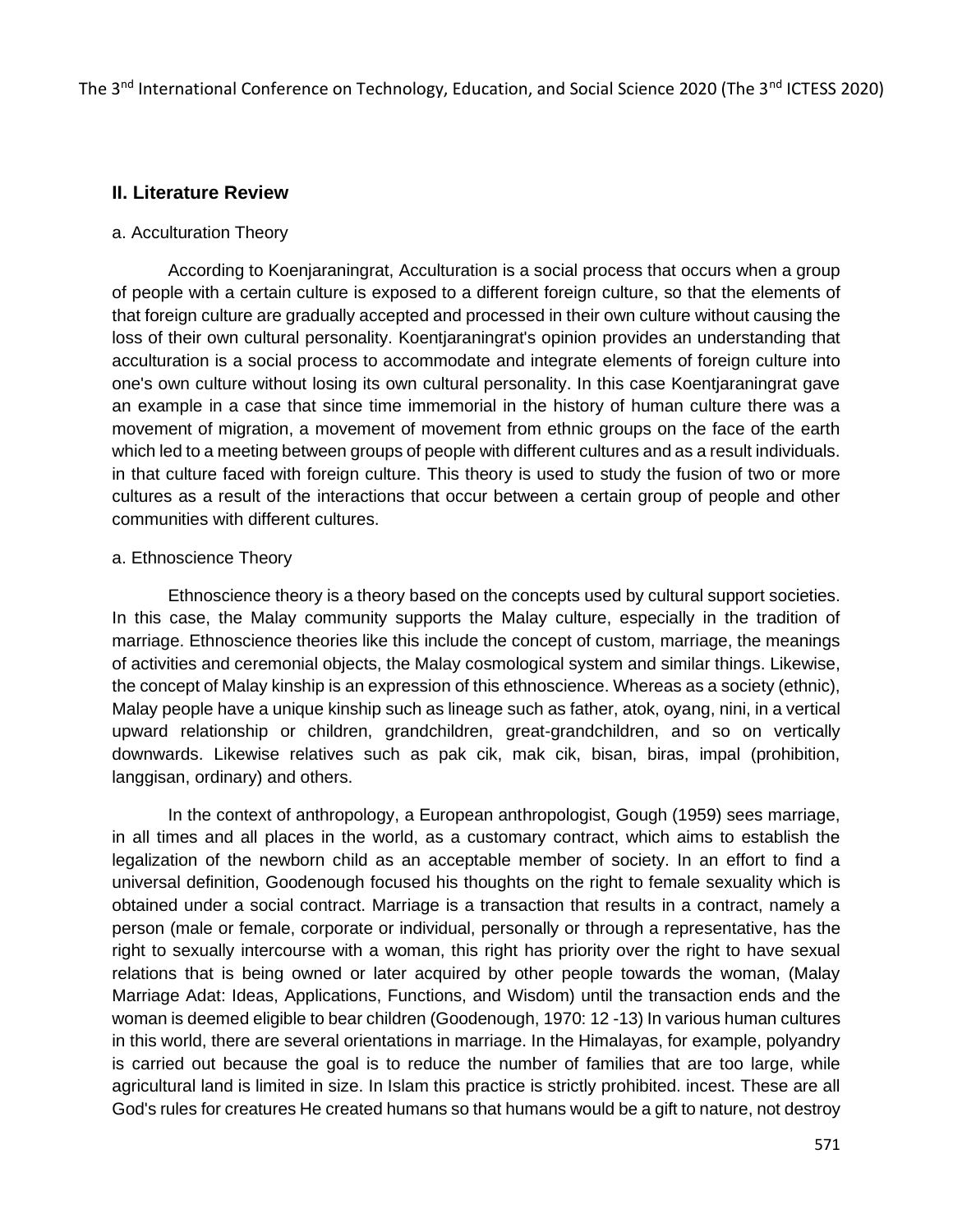nature or its descendants. Each religion also has a different concept of marriage. Christianity (Protestant and Catholic) generally only allows one man to marry one woman. However, some of these religious sects (eg Mormons in the United States) condone polygamous marriage.

### b. Custom

Etymologically, adat comes from Arabic which means habit. . So etymologically, custom can be defined as an action that is repeated over and over again and then becomes a habit that remains and is respected by people, then that habit becomes a custom. Adat are habits that grow and are formed from a community or area that is considered to have values and is upheld and obeyed by the supporting community. Adat has been institutionalized in people's lives in the form of traditions, customs, ceremonies and so on, which are able to control community behavior in the form of feelings of pleasure or pride and the role of traditional leaders who become community leaders is quite important.

# **III. Research Methods**

This proceeding is the result of research conducted in Kampar Regency (Kampar Kiri), namely two districts, namely Simalinyang and Lipat Kain. Population is a number of humans or units who have the same characteristics or characteristics. Population is a set of objects to be studied, with a number of samples representing the number of existing populations. The sample is a method used in research with the aim of making it easier for researchers to disclose research data. Sampling from the population in this study was carried out using the purposive sampling method (determining the parties to be sampled are certain parties who are considered in accordance with the criteria under study).

The type of research used in this research is sociological legal research, which is research conducted by identifying the law and how law enforcement applies in society or reviewing the state of the problems in the field in relation to the prevailing and governing legal aspects. the problem. This research is research that focuses on individual or community behavior in relation to law. The data used in this study are, primary data is data obtained directly from respondents using data collection tools in the form of interviews, secondary data is data obtained from statutory regulations, as well as literature related to the main problem of this study and Tertiary data is data obtained through dictionaries, encyclopedias and the like to support primary and secondary data.

# **IV. RESULTS AND DISCUSSION**

Marriage is a ceremony to unite two people in a bond which is formalized by religious, customary, legal and social norms. The existence of various ethnic groups, religions, cultures and social classes causes variations in wedding ceremonies. Marriage is an important phase in life that is passed by humans who have sacred values. Therefore, people really pay attention and think about every process that will be passed. According to Islamic teachings, the actual stages of the wedding ceremony are not complicated and burdensome. Marriage is said to be valid as long as it is in accordance with the terms and conditions. However, if you follow adat, it will look a little complicated because of the many stages that must be passed. However, this is fine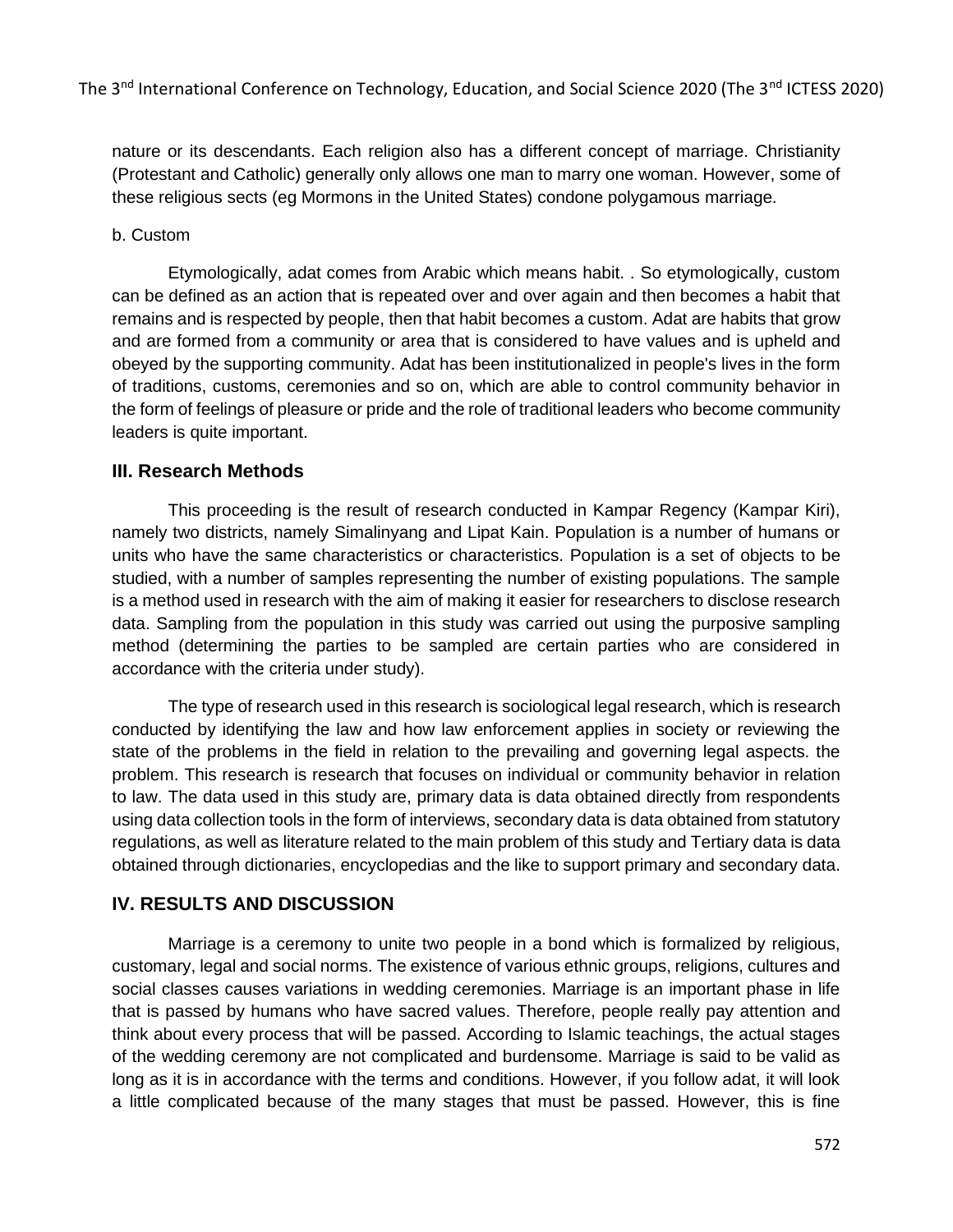because the Malay custom still adheres to the teachings of the Islamic religion as in the term "adat with syarak, syarak with the jointed book of Allah". The stages that are passed according to the traditional Malay Kampar are divided into 3, namely: the procession before marriage, the procession for marriage preparation and the procession after marriage.

In general, there are 5 stages that must be passed in this Kampar Kiri wedding custom:

## **1. Maompe Bumpun (Mauluon Tando Cakap)**

Maompe Bumpun means throwing a heap of a kind of bush, with the aim of finding out or finding out whether it contains something that can be used. This phase is the first step taken in the marriage process which aims to investigate the whereabouts of a bride and groom by the groom. This is because in the past, the interaction of men and women was limited by cultural customs, unlike today which were too open and almost limitless. So, if a young man feels attracted to a girl, he will tell his parents and all his affairs are left to them. Maompe Bumbun can be carried out by the male parents or by sending someone trusted as a messenger to seek information about the prospective wife regarding her background, ability to take care of the household, her chastity, her personality, and her interactions with parents, neighbors and the community. The arrival of the male family to the woman's family home is equipped with a cloth as a sign or souvenir in establishing friendship.

#### **2.Minang (Maondang Ring and Deliver Tando Godang)**

(Maondang Ring at the Men's Party's House), after it is known that the girl has no ties with other men and it has been agreed that the male party is pleased to match the boy to the girl, then the next step is carried out, namely, proposing marriage. . Then the man will notify him of the arrival of his envoy to do the engagement and the woman will wait while making some preparations such as tepak sirih as a sign of a sincere heart waiting and hoping that the negotiations will run smoothly. The messenger consisted of several elders and a spokesperson to convey the intent and purpose of his arrival, which was answered by the woman.

The implementation time is based on the agreement of both parties. In this inter-sign ceremony, only the male party brings a gold ring of rattan cut with a size according to their social level. This 24 carat gold ring is usually assembled with other jewelery in the form of a hereditary heirloom ring made of 23 carat gold. These signature ring packages are often made by stitching on a piece of cloth, while the accompanying materials are arranged in such a way that they look beautiful according to their respective creations. The delivery is carried out by a spokesperson from each party with each other's petitih as a sign of the purity of the hearts of both parties.

(Maondang Ring and Mambale Ring at the Women's Party's House). The woman's family has received the ring from the male side, but it cannot yet be decided whether or not the proposal will be accepted. A family meeting was held which was attended by the parents, siblings, the household member and the ghang sumando which concluded and agreed upon the engagement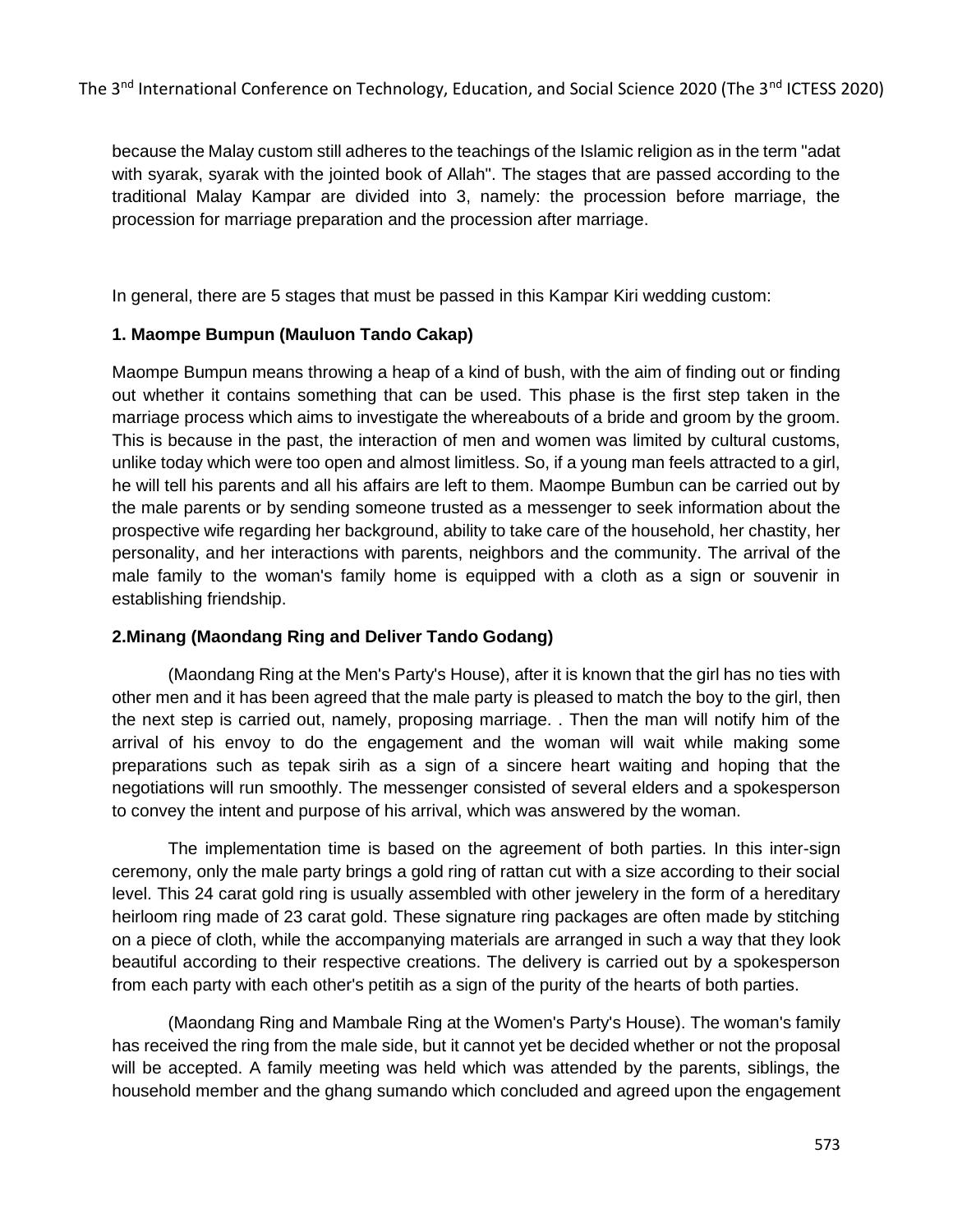and announced the length of the promise that the deeds must be kept in the future. If the decision is accepted, the woman will prepare for the Ring Mambale event. Accompanied by relatives, friends, neighbors and other female relatives, the prospective bride delivers cakes to the male family's house.

# **3. Preparation for the wedding party**

Sailing to the island, walking to the limit, if it is time for the promise to be fulfilled the next procession is the wedding ceremony procession which explains the preparations before the wedding party to the implementation of the wedding day. In this procession, there are several stages that must be passed, namely: **(Mamowik)**, both men and women prepare all the necessities of the procession that must be held. **Mamowik** is a stage of deliberation attended by blood relatives, cousins, and other close relatives, **(Manyuduik)**, manyuduik is a meeting attended by several tunganai, ghang sumando, which in principle contains a task division meeting conveying an appeal or invitation to pisoko mamak kampuong to attend the following stage of the event. This activity is led by the village mamak nan Godang in the tribe.

#### 4. **Marriage Agreement**

After various traditional processions have been passed by the two families of the bride and groom, it arrived at the most sacred ceremony that determines the validity of a marriage where a father releases responsibility for his daughter to a virgin who will become husband, namely the ceremony of the marriage contract or Kabul agreement.

# **5. Pulang ka Uma (Wedding Party)**

The homecoming of Uma's homecoming takes place at the home of the bride and groom. Hari Pulang ka Uma is the peak activity in the wedding procession. The bride and groom do not go to someone else's house but are like returning home. The value contained in this mention is mutual respect, where the groom is greeted like a prince who has been waiting for his presence in this household, with the hope that the groom will feel at home, not clumsy and awkward mingling with the bride's family. Therefore, for men who have just married, do good at the in-laws' house who have welcomed our presence with high appreciation and appreciation.

As for the events that are carried out in each house, several activities are carried out, namely: (Khatam Al-Qur'an Ceremony), for every virgin who is ready to marry, she is required to have provisions regarding religious knowledge so that in navigating her household later strong foundation. So from that the Khatam Al Qur'an ceremony was carried out as a symbol that the virgin had finished learning the Koran of the Holy Qur'an so that her household would have a place to complain and glorify the greatness of her God. This ceremony also signifies the engagement between Malay cultural customs and Islam. This ceremony is held at the house of the groom and the woman, sometimes followed by her younger siblings. (The procession of Pulang ka Uma), the bride and groom have been waiting for the most awaited event after they have their legal status as husband and wife, namely the direct day of Pulang ka Uma where the groom is paraded from his house to the house of the bride. (Manjalang Mintuo), the manjalang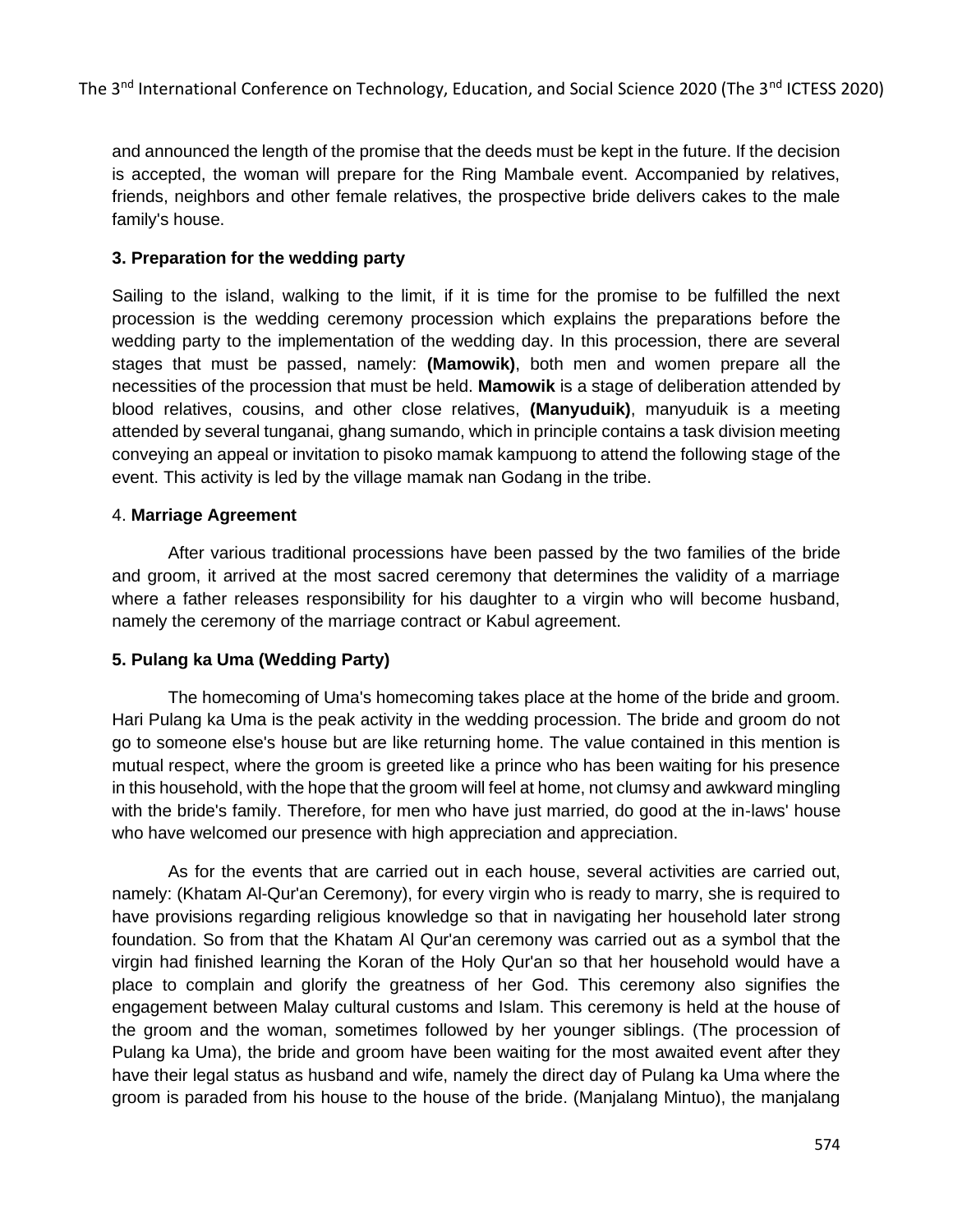The 3<sup>nd</sup> International Conference on Technology, Education, and Social Science 2020 (The 3<sup>nd</sup> ICTESS 2020)

mintuo event or worshiping both parents and family is an event that intends to ask forgiveness to the parents of the groom and also ask for their blessing so that in crossing the household ark they are always given safety and well-being until the future is always filled with happiness. (Night Delivering Shopping), according to the Kampar Malay custom, after carrying out the wedding ceremony, the groom's family will take the shopping to the bride's house, so that the last procession is carried out after all the official events of the wedding are finished, namely the night of delivering shopping.

# **V. CONCLUSIONS AND SUGGESTIONS**

## **1. Conclusion**

Marriage is a ceremony to unite two people in a bond which is formalized by religious, customary, legal and social norms. A good and ordinary marriage is an ideal marriage with restrictions through matchmaking. The stages that are passed according to the traditional Malay Kampar are divided into 3, namely: the procession before marriage, the procession for marriage preparation and the procession after marriage. There are 5 stages that must be passed in the traditional Kampar Kiri wedding procession, namely: Maompe Bumpun (Mauluon Tando Cakap), Meminang (Maondang Ring and Mengantar Tando Godang), preparation of the wedding party, Akad Nikah and Pulang ka Uma (Wedding Party).

## **2. Suggestions**

Diverse and varied customs and traditions in each region, especially in terms of marriage procedures and procedures, are the assets of the Indonesian nation which must always be preserved and preserved. Marriage according to the Malay customary law of Riau, especially in the Kampar Kiri area, is a form of tradition that has developed in the community and is maintained by the Kampar Kiri community in terms of the marriage procession in the community.

#### **BIBLIOGRAPHY**

Dominikus Rato, *Hukum Adat (Suatu Pengantar Singkat Memahami Hukum Adat di Indonesia),* Yogyakarta: LaksBang PRESSindo, 2011

Ketut Wiradnyana, "*Konsep Harmonisasi Perkawinan*", Dalam Buku *Harmonious Family, Upaya Membangun Keluarga Harmonis*, Bungaran Antonius Simanjuntak (Ed), Pustaka Obor Jakarta, 2003